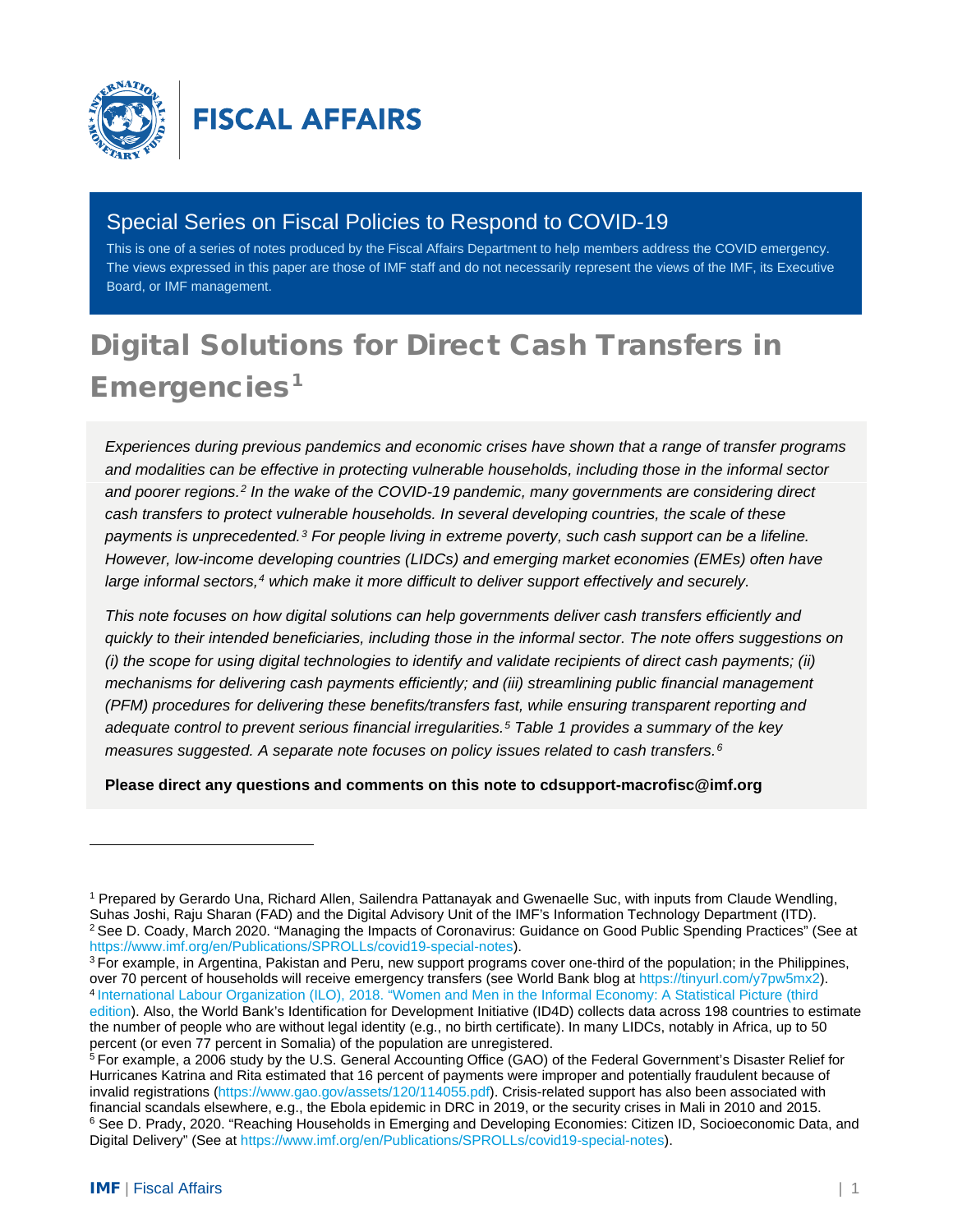### **I. KEY PFM OBJECTIVES AND CHALLENGES IN DELIVERING CASH TRANSFERS**

**Digital solutions can help improve the PFM aspects of a cash transfer scheme**: making regular and timely payments to beneficiaries, reaching the correct beneficiaries, improving the accounting and reporting of cash transfer transactions, and strengthening accountability by providing a reliable audit trail. However, the cost and feasibility of cash transfers will depend on their intended frequency (one-off or recurring), duration (temporary or ongoing) and geographical coverage (a few specific locations or a much wider area), as well as the existing digital infrastructure and payment systems.

**The main objective of digital solutions for cash transfers is to ensure that they are made in a timely and secure manner and are adequately controlled and reported.** Sound PFM systems can play a key role in:

- I Identifying accurately and validating the information on intended beneficiaries by cross-checking data from different sources to ensure a comprehensive coverage of the targeted population and to prevent leakage of funds and duplication of payments;
- Streamlining cumbersome government procedures for processing benefits;
- Ensuring the timely transfer of payments by utilizing available digital mechanisms and platforms (e.g., electronic fund transfer, and mobile money);
- **Providing user-friendly interfaces between the government and beneficiaries; and**
- Ensuring transparency and accountability in administering the cash transfers scheme by publishing relevant and timely data.

**Governments in many countries, however, face challenges to achieve these objectives, due to lack of data on potential beneficiaries in the informal sector, poor PFM information systems, connectivity weaknesses, and a low level of preparedness to respond to large shocks.** They are likely to face a difficult trade-off: either to adopt tight eligibility criteria to ensure that no "undeserving" beneficiary receives support, thus running the risk of excluding some eligible people; or to cast the net wider so that most of the poor are taken care of at the risk of including many "undeserving" cases among the beneficiaries. Loose criteria will also increase the risk of fraud. If the COVID-19 crisis persists, it may also rapidly change eligibility (e.g., more citizens become unemployed), and "underserving" people may become eligible by the time the country has collected the data. In order to expand the potential reach of social safety nets, governments in some developing countries have started to establish citizen registries and integrated these with public socio-economic information databases and improved benefit delivery mechanisms.[7](#page-1-0) The better the interconnections of databases and automated controls the lower the risk, but it cannot be avoided. In several developing and emerging countries core PFM systems, such as the financial management information system (FMIS) and the procurement system, are insufficiently strong.<sup>8</sup>

<span id="page-1-1"></span><span id="page-1-0"></span><sup>&</sup>lt;sup>7</sup> See D. Prady, 2020 (See at [https://www.imf.org/en/Publications/SPROLLs/covid19-special-notes\)](https://www.imf.org/en/Publications/SPROLLs/covid19-special-notes). The note cites the example of the Union Government of India which has integrated these three components in the delivery of broad income support: a universal ID system linked to socioeconomic data on households and to a mode of benefit delivery. <sup>8</sup> An IMF survey of 46 countries shows that weaknesses in the FMIS's core functions, its institutional coverage, the information technology platforms, and the ease of sharing data with other IT systems, are present in many across Africa, Central and South Asia, Latin America and the Caribbean, the Pacific Islands, and Southeast Europe. See ["How to Design a](https://www.imf.org/en/Publications/Fiscal-Affairs-Department-How-To-Notes/Issues/2019/05/15/How-to-Design-a-Financial-Management-Information-System-A-Modular-Approach-46818)  [Financial Management Information System—A Modular Approach". Una, Allen, and Botton, FAD/IMF](https://www.imf.org/en/Publications/Fiscal-Affairs-Department-How-To-Notes/Issues/2019/05/15/How-to-Design-a-Financial-Management-Information-System-A-Modular-Approach-46818) (2019).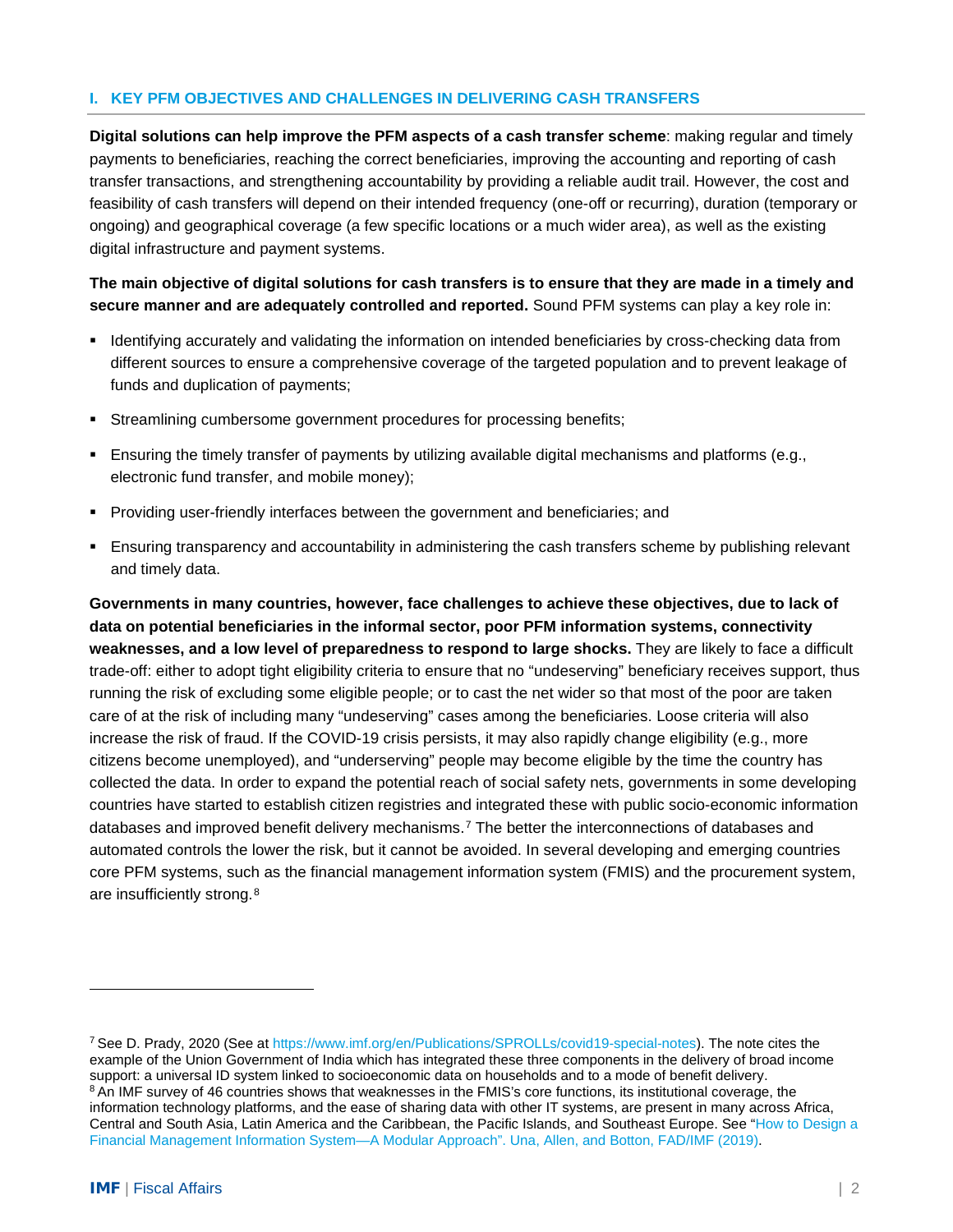#### **There are three groups of issues/challenges that need to be addressed:**

- *How should beneficiaries be identified and enrolled?* The specific challenges include: (i) the absence of a defined database of intended beneficiaries;[9](#page-2-0) (ii) target groups that are widely geographically dispersed; and (iii) migrant labor that comprises a large share of the informal sector workforce.
- *How should cash transfers be made to reach the beneficiaries in a timely and secure manner?* The specific challenges result from: (i) the potentially large number of intended beneficiaries who do not have bank accounts and for whom electronic direct deposits are not possible; (ii) beneficiaries who do not have access to the banking network, e.g., because they live in remote areas where bank branches have not been established; and (iii) low levels of adoption of digital financial platforms by different payment service providers (PSPs)—commercial banks, other deposit-taking institutions, and specialized entities such as money transfer operators and electronic money issuers—and/or poor coverage of the cell phone/internet network.
- *How should the payments be recorded in the budget, controlled and reported?* Challenges include: (i) slow and complex procedures for incorporating spending on cash transfers in the budget; (ii) the need for streamlining budget execution and treasury processes and adjusting FMIS or other digital solutions; (iii) finding the right balance between making payments efficiently and transparently while complying with relevant laws and regulations; and (iv) the need for enhancing the reporting of cash transfers to the public, International Financial Institutions (IFIs) and other development partners, and other stakeholders.

## **II. IDENTIFYING AND REGISTERING BENEFICIARIES**

### **Key Enablers**

*The first step is the identification of beneficiaries, especially in the informal sector, and digitization of their enrolment in a beneficiary database (i.e., including the details of beneficiaries on an IT platform). The beneficiary enrolment process should be smooth with clear communication about the prerequisites and a good grievance redressal system. Ideally, there should be a unified beneficiary database which is available securely to all relevant ministries and departments, and which allows an exchange and aggregation of information with other levels of governments.*

### **Suggested Measures**

- For beneficiaries in the formal labor market and/or those covered by the social security network, the government should utilize available social security and tax administration databases to identify people who meet the required benefit criteria.
- Where the government does not have access to data that provide reasonable information about beneficiaries in the informal sector, it could adopt an incremental approach. In a first stage, the scheme would cover as many potential beneficiaries as possible and provide a small amount of immediate relief. In a second stage, applicants would be required to undertake a full enrolment process including the validation of know-your-client (KYC) requirements, which also helps to prevent fraud and corruption.<sup>[10](#page-2-1)</sup> This incremental approach

<span id="page-2-0"></span><sup>9</sup> The number of beneficiaries can be large, e.g., 54 million people in Brazil and 12 million poor families in Pakistan are being targeted by the respective governments.

<span id="page-2-1"></span><sup>&</sup>lt;sup>10</sup> Côte d'Ivoire adopted this strategy for some social safety net programs. The process also could include the possibility of rectifying the information provided by the beneficiaries or even cancelling the application, as is being adopted in Thailand.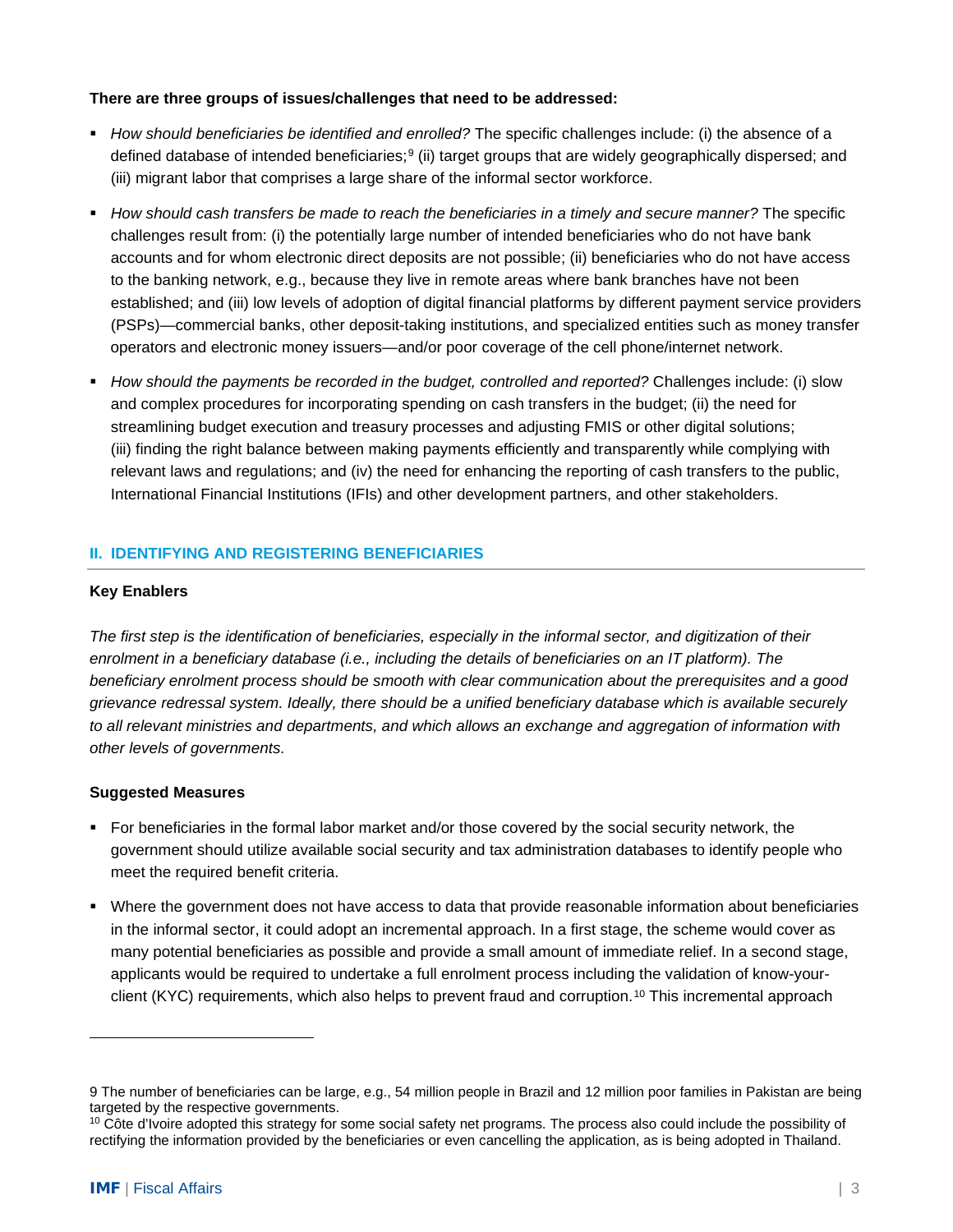would allow the government to provide support during the emergency while developing a strong database of the beneficiaries in the informal sector.

- For beneficiaries, particularly in the informal sector, it may be possible to identify and gather information via simple automated processes such as a request for information from official and publicly available database, utilizing sources such as: (i) databases relating to current or former poverty reduction strategy programs (PRSPs) enacted by the government; (ii) social security and tax administration databases (e.g., informal sector paying a "presumptive tax" as in Francophone Africa); (iii) beneficiaries of public utilities' "social tariffs" or subsidized tariffs (electricity, gas, water); (iv) databases of students attending schools in low-income areas; (v) databases of health service beneficiaries in low-income areas (including information collected by healthcare agencies in the context of the COVID-19 pandemic); (vi) data available from firms/companies that employ workers in the unorganized sector; (vii) data on the informal sector collected by local government entities, NGOs and not-for-profit organizations, and (viii) data from the voter registration databases (e.g., Togo opted to use their voter registration database, after determining that it was the most complete database in the country). Mobile network operators can also complement official databases.
- Governments should utilize the strong incentives for potential beneficiaries to self-enroll and register/apply for benefits, using a simple webpage/mobile app or even a call center, and an extensive public awareness campaign. In some developing countries, local authorities (e.g., village chiefs in Côte d'Ivoire), and police commissioners take part in the identification of beneficiaries in the informal sector. It should be noted, however, that some individuals in the informal sector may choose not to register to avoid paying taxes and complying with other government regulations. Such challenges can best be managed by a clear communication strategy by the government that cash payments are intended as a lifeline during the crisis without impacting on citizens' other benefits or obligations.
- After identification/registration of possible beneficiaries, to the extent possible, the authorities should validate and cross check the information provided from the different sources noted above, as well as from other potential sources, if available (e.g., credit cards databases, and the real estate properties registry). As far as IT systems allow it, Application Programming Interfaces (APIs) and Robotic Process Automation (RPAs) should be used to accelerate the checking process.
- Clear procedures should be established by the ministry of finance to authenticate beneficiaries and their bank accounts or other payment modalities. Line ministries responsible for health and other social issues could also play a useful role in validating potential beneficiaries. Preferably, a central unit in the ministry of finance should oversee this work and coordinate with other government agencies and PSPs (e.g. banking sector and mobile network operators). Essential checks should validate not only that individuals meet the benefit criteria, which should be clearly established by the government, but also avoid duplicates (one person receiving benefits multiple times) and ghosts (non-existent people receiving benefits). The government should ensure that data protection standards are applied to the operation of the scheme and the use of its databases.

### **III. REACHING THE INTENDED BENEFICIARIES AND EXECUTING THE CASH TRANSFER**

### **Key Enablers**

*Direct deposits of cash transfers through bank accounts are the ideal mechanism for government-to-person (G2P) payments, but it could be supplemented with simple digital solutions. Ideally, beneficiaries should have bank accounts to receive cash transfers. However, this may not be the case for all beneficiaries in the informal sector. Adjustments to PFM laws, regulations, processes and information systems (and/or use of government*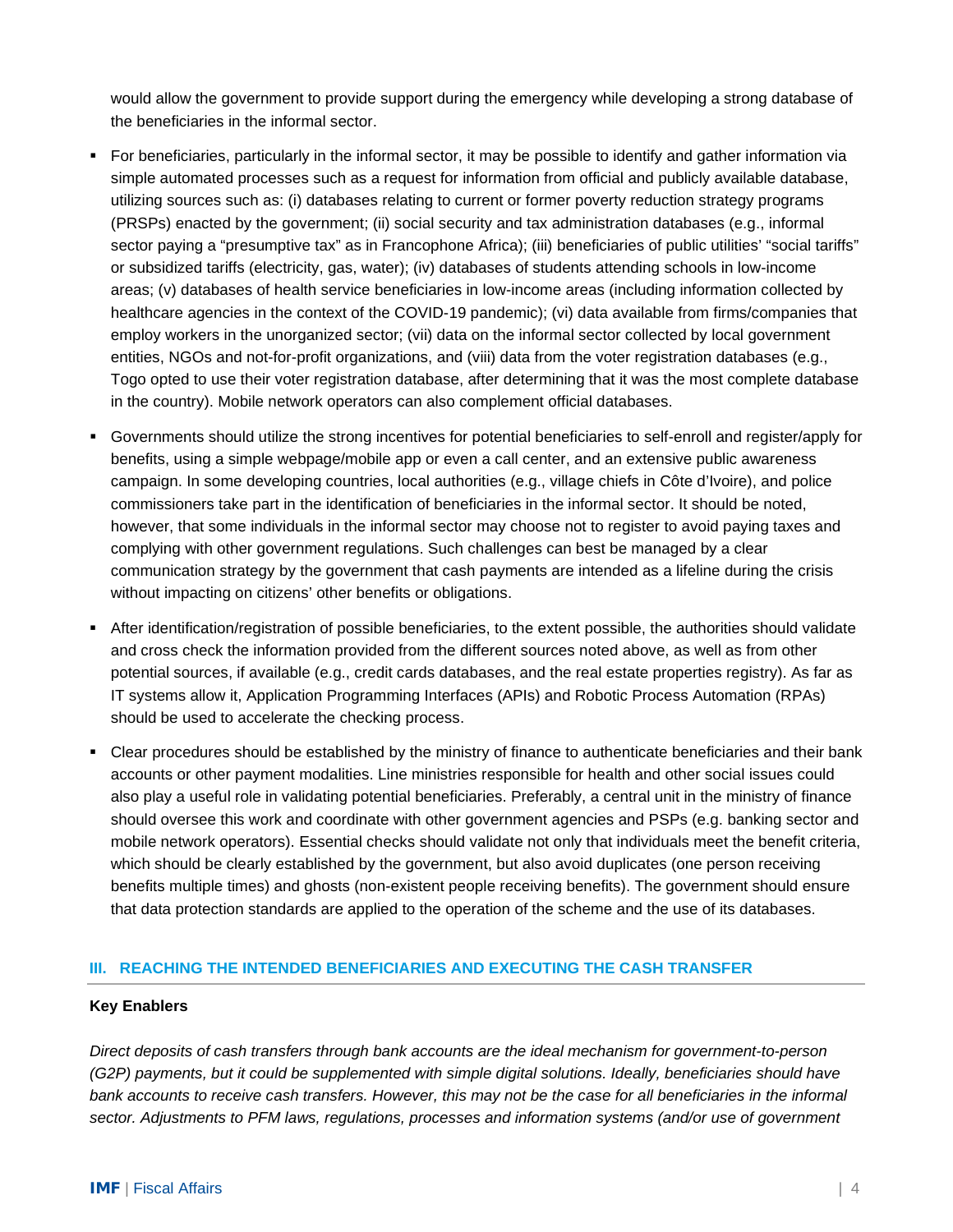*emergency powers)[11](#page-4-0) may be necessary to make payments on an accelerated basis, using alternative channels such as prepaid cards[12](#page-4-1) and other digitally enabled methods (e.g., e-transfer and mobile-money[13\)](#page-4-2). If digital solutions are used for payment, it will be important that countries have reasonable coverage of their mobile phone network and utilize apps that are compatible with low-cost phones.*

### **Suggested Measures**

- The level of development of the banking sector is a major consideration when governments decide on payment modalities. Making direct transfers to bank accounts from the state treasury through the central bank electronic payment network is the best and most cost-effective option when the intended beneficiaries, both in the formal and informal sector, have such accounts and the government has enough information to facilitate proper identification. Line ministries responsible for direct cash payment programs should also participate in the generation of the information required to make payments.
- If some potential beneficiaries have easy access to the banking network, they should be encouraged to open bank accounts—in some countries this could be a pre-condition to receive the benefit—so that cash transfers can be made electronically. For example, Brazil and Chile are making payments though state-owned banks (*Caixa Econômico* and *Banco Estado* respectively). Both countries encourage the beneficiaries to open bank accounts just with the national ID number.
- Subject to the legal framework, commercial banks in some cases might also act as government cashiers by reimbursing them for payments they have been authorized to make to beneficiaries. Such a process, of course, should be established in consultation with the central bank and would require appropriate servicelevel agreements between the state treasury and the concerned banks.
- Beneficiaries who do not have access to the banking network could be encouraged to use the post office network. In many countries, post offices can validate addressees and make payments/money transfers. For example, Zambia adopted this channel of payment for a social program focused on women. Prepaid cards also could be an option. For example, Mercy Corps—a global team of humanitarians—delivered cash assistance through prepaid cards to over 16,000 refugees, asylum seekers, and other vulnerable people in Greek islands during 2016-2018.
- Another option would be to engage private agencies that provide money transfer services<sup>[14](#page-4-3)</sup> as "banking" correspondents" to make cash transfers in places where formal bank branches do not exist. Such arrangements should be agreed with the central bank.
- If digital platforms are available, they could be used for G2P cash transfer payments, using solutions such as e-transfers and mobile money. For example, Chile, Peru and Thailand are using G2P networks efficiently to make cash transfers to vulnerable groups.<sup>[15](#page-4-4)</sup> Mobile banking applications are also used in several emerging

<span id="page-4-1"></span><span id="page-4-0"></span><sup>&</sup>lt;sup>11</sup> In some countries such emergency powers are well established and are already being used in the present crisis.  $12$  Prepaid cards are issued by a bank (or similar entity). They allow program participants to withdraw cash from an ATM and/or make purchases at vendors equipped with point-of-sale (POS) devices that accept the cards.

<span id="page-4-2"></span><sup>&</sup>lt;sup>13</sup> Mobile money (MM) systems are usually operated by local mobile network operators and rely on a network of registered transfer agents. These agents—often the same types of small business owners who sell airtime—have a contract with the MM operator allowing them to register MM clients and disburse and accept MM. Because MM systems assume some banking functions, they are subject to local banking and anti-money laundering (AML) regulations.

<span id="page-4-3"></span><sup>14</sup> E.g., Western Union, which is present in many African countries, or money changers/foreign exchange bureaus, etc. In some Latin America countries, for example Peru, retails shops deliver this type of financial services.

<span id="page-4-4"></span><sup>15</sup> See World Bank blog cited in footnote 3.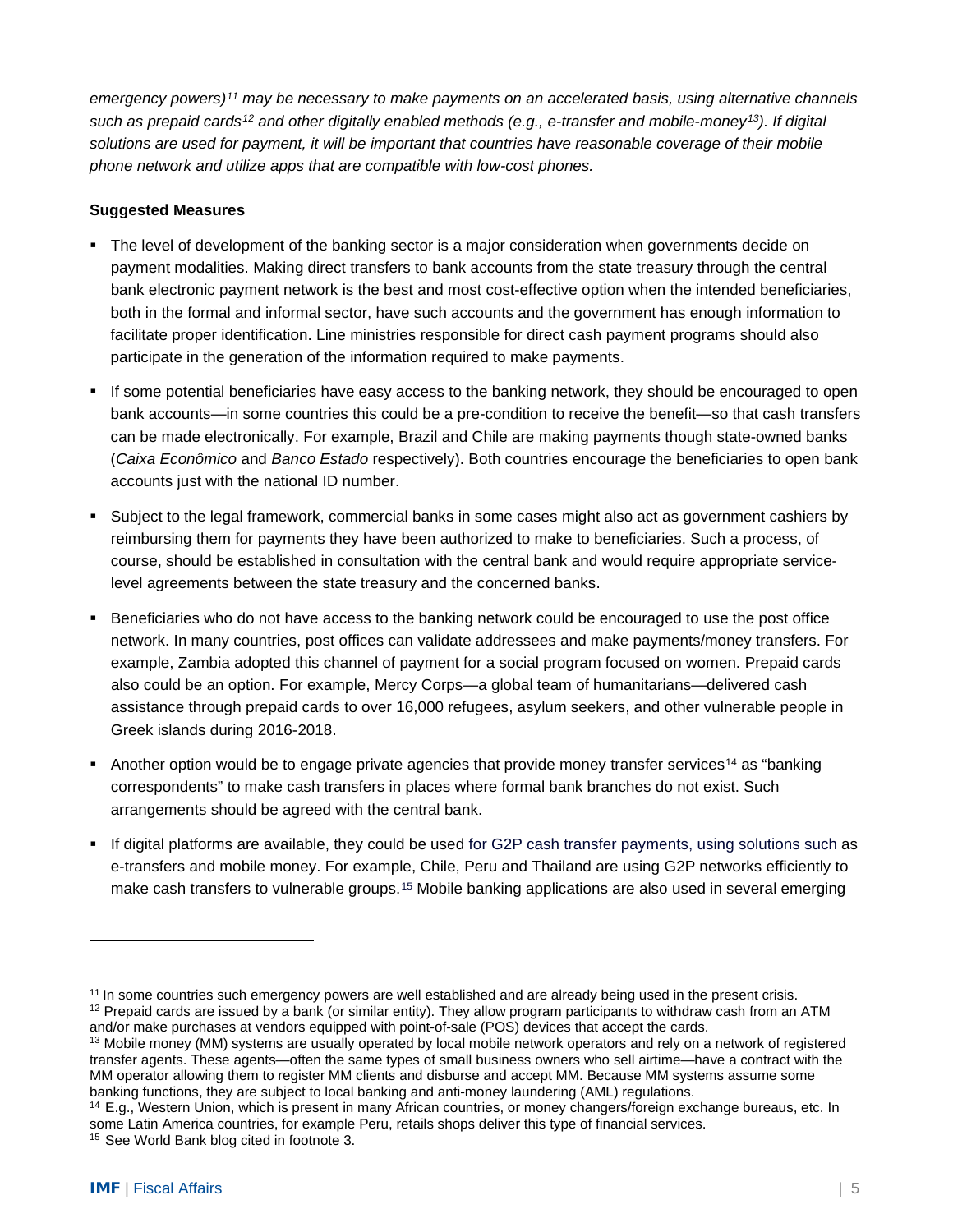and developing countries, e.g., Kenya, India, Cambodia and Colombia.<sup>[16](#page-5-0)</sup> Analog solutions based on Unstructured Supplementary Service Data (USSD) platforms, which are used in some Sub Saharan African countries, could also be utilized. A review of the digital financial platforms, including analog mobile money platforms, that are in place should be made quickly by the Treasury, the central bank and representatives of private financial service providers to identify the most agile, secure and suitable solutions. The cost of mobile payments is often lower than other disbursements methods, and mobile payments generally have a wide reach<sup>[17](#page-5-1)</sup> and can bring other long-lasting benefits (e.g., by incentivizing households to allow women to open a mobile account thus reducing the gender gap related to financial inclusion, building credit scores, allowing peer-to-peer remote payments, and promoting e-savings).

- When digital cash transfers would take more time to set-up than traditional cash distributions, governments may consider planning for two parallel delivery mechanisms: one to work on the physical distribution of cashover-the-counter and the other to establish the digital cash transfer program. This approach may be particularly appropriate in rapid-onset emergencies like the COVID-19 pandemic, where the first goal is to meet immediate needs. The benefits of a digital cash transfer program can be incorporated in later response efforts.
- In countries and areas where digital transfers cannot be made and cash payment is the only option, regional treasury offices, other government service delivery units, and/or on-site or mobile branches of financial institutions could be used. They could receive the funds transferred electronically to their bank accounts and disburse the required amounts to beneficiaries.[18](#page-5-2)
- If none of the above options are available, governments could explore the use of NGOs, community groups/workers, etc., for implementing the cash transfer scheme for beneficiaries in the informal sector. They could be paid a fee, e.g., in the form of honorarium.
- When banks, banking correspondents, other financial institutions or post offices are engaged by the government to implement cash transfers, they will need to be compensated to meet their administrative costs thus increasing the relative cost of these options compared to making direct transfers to bank accounts. The compensation could be given in two parts: (i) a transaction fee payable for each transaction; and (ii) a cash incentive to promote last mile delivery of the benefit/cash payment to the beneficiary—this second payment would be relevant in cases where formal banking channels are not used to make the transfers. The benefits and costs of each option would need to be assessed.

### **IV. PROCESSING, CONTROLLING, RECORDING, AND REPORTING CASH TRANSFERS**

#### **Key Enablers**

*Given the need for rapid response, the emphasis should be on (i) streamlining some of the usual control procedures and audit requirements, and (ii) adapting or modifying existing IT systems and digital platforms* 

<span id="page-5-0"></span> $16$  In small island countries, the mobile coverage is generally good, and populations are smaller; thus, a mobile banking would be viable.

<span id="page-5-1"></span><sup>&</sup>lt;sup>17</sup> There may be challenges in building such digital platforms in some countries, e.g., people in the informal sector may not have a valid ID which enables them to hire a mobile phone.

<span id="page-5-2"></span><sup>&</sup>lt;sup>18</sup> These types of solutions were adopted in Western Africa during the Ebola crisis when it was not possible to adopt digital platforms (See ["Harnessing digital technology for cash transfer programming in the Ebola response",](http://www.cashlearning.org/downloads/calp-ebola-case-study-web.pdf) United States Agency [for International Development \(USAID\) / The Cash Learning Partnership](http://www.cashlearning.org/downloads/calp-ebola-case-study-web.pdf) (CALP), September 2017).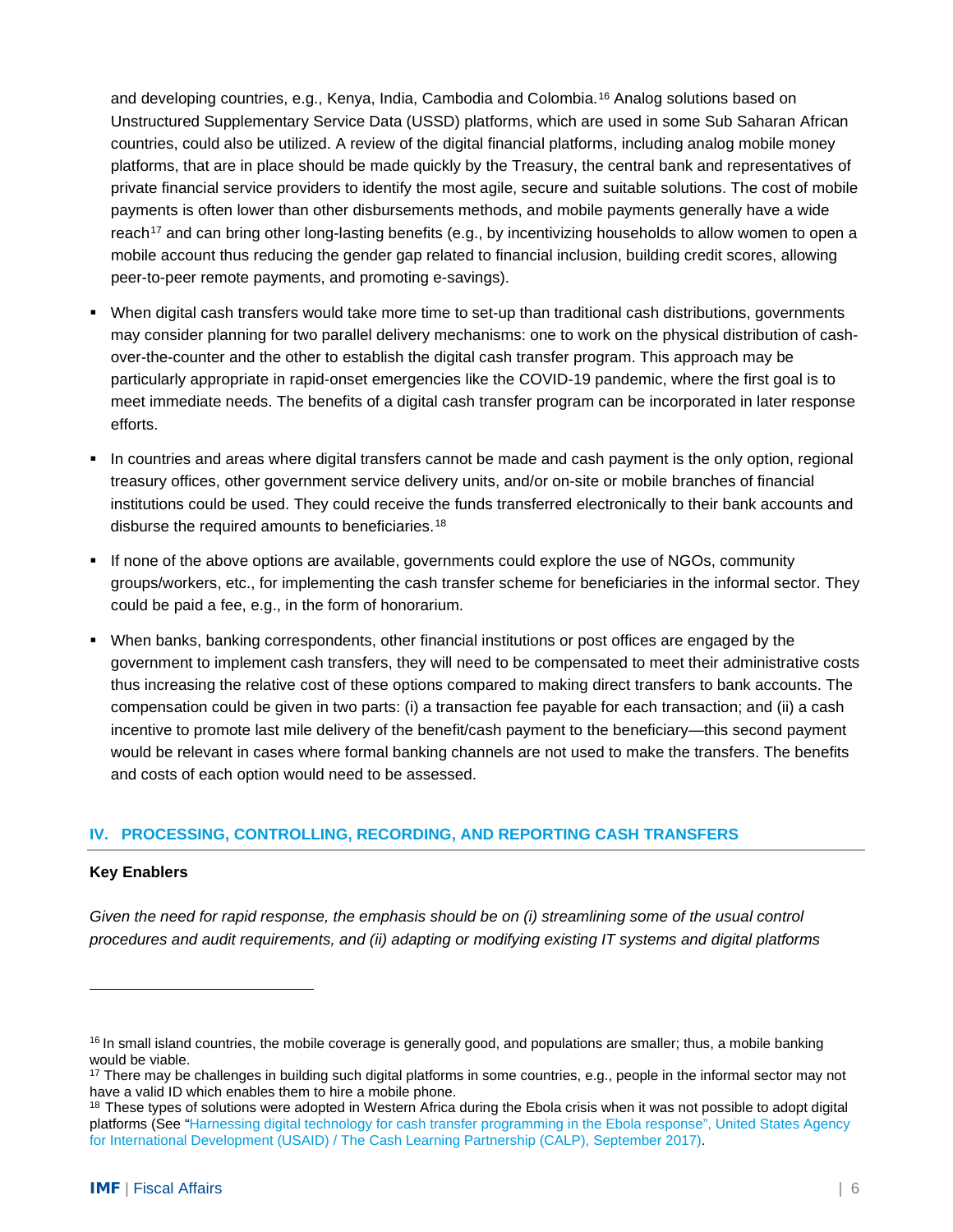*rather than building new ones. Transparent reporting procedures and strong ex post audit and review of the transfers would compensate for lighter ex ante controls. They also foster trust by the population.*

### **Suggested Measures**

- Utilize, and where necessary adjust, the PFM legal framework to allocate budget resources flexibly and quickly to deliver cash transfers. For example, in francophone countries, legal provisions allow in specific emergency circumstances for supplemental appropriation decrees (*décrets d'avances*).
- Earmarking procedures provided for by the legal framework could be used to dedicate some funds (e.g., voluntary contributions, donor grants) for targeted cash transfers.[19](#page-6-0). When the legal framework does not include any provisions for earmarking resources, a new regulation or decree may be needed to prevent agencies from using COVID-19 funds for other purposes. Another (or additional) option would be to adjust the existing budget classification (and the chart of accounts) to identify and track this spending. Specific programs or actions and associated indicators can be created in program budgeting systems, or a new "institution" could be included in the administrative classification for control and reporting purposes. Under both options, agencies should be prevented from using these funds for other purposes.
- Measures to streamline PFM procedures and controls temporarily should be introduced. For example, procedures to register all budget execution stages—commitments, payments, and accounting—of emergency response expenditures, such as cash transfers, at the same time could be adopted, thus avoiding repetitive sequential reviews and authorization. Many countries adopt such processes for registering and paying certain types of expenditures (e.g., public utility bills). Another option is to register and account for several identical transactions related to emergency response as a single bulk entry. These initiatives should be reflected in amendments to the PFM legal framework or emergency decrees. In France, for example, public accountants have been ordered to bypass controls to expedite the payment of expenditures associated with COVID-19, using a provision of the PFM legal framework applicable to *force majeure* which may also apply in francophone Africa.
- In countries that have established a Treasury Single Account (TSA) in the central bank, direct cash payments could be centralized at the treasury and delivered by utilizing the central bank's national electronic payment system. Payments could then be delivered using the channels noted above, including bank transfers, mobile money, or direct cash payments. When government is relying on intermediaries (private banks, moneychangers, community groups) to make the transfers, cash should leave the TSA at the end to avoid any accumulation of idle balances in the payment channels outside the TSA.
- Mechanisms to prevent fraud and corruption should be adopted as a cash transfer scheme would be vulnerable to abuse. Relaxing ex ante and upstream controls<sup>[20](#page-6-1)</sup> requires strengthening ex post controls, especially the role of a country's supreme audit institution, but also the legislature and civil society. Control and audit institutions should be involved in the design and implementation of the streamlined PFM procedures used to accelerate payments. For example, to monitor the regularity and control the emergency payments under the recently approved "'Coronavirus Aid, Relief, and Economic Security (CARE) Act'', the US Treasury Department has created a new high-level Inspector General position to be nominated by the President and approved by the Senate. Targeted audits could also be conducted soon after the first wave of payments is completed, to provide an initial assessment and possible recommendations for improvements.

<span id="page-6-1"></span><span id="page-6-0"></span><sup>19</sup> In francophone systems, "*fonds de concours*" could be a mechanism for earmarking external financial support. <sup>20</sup> For example, ex ante controls could be relaxed for payments below a certain threshold but maintained for larger payments.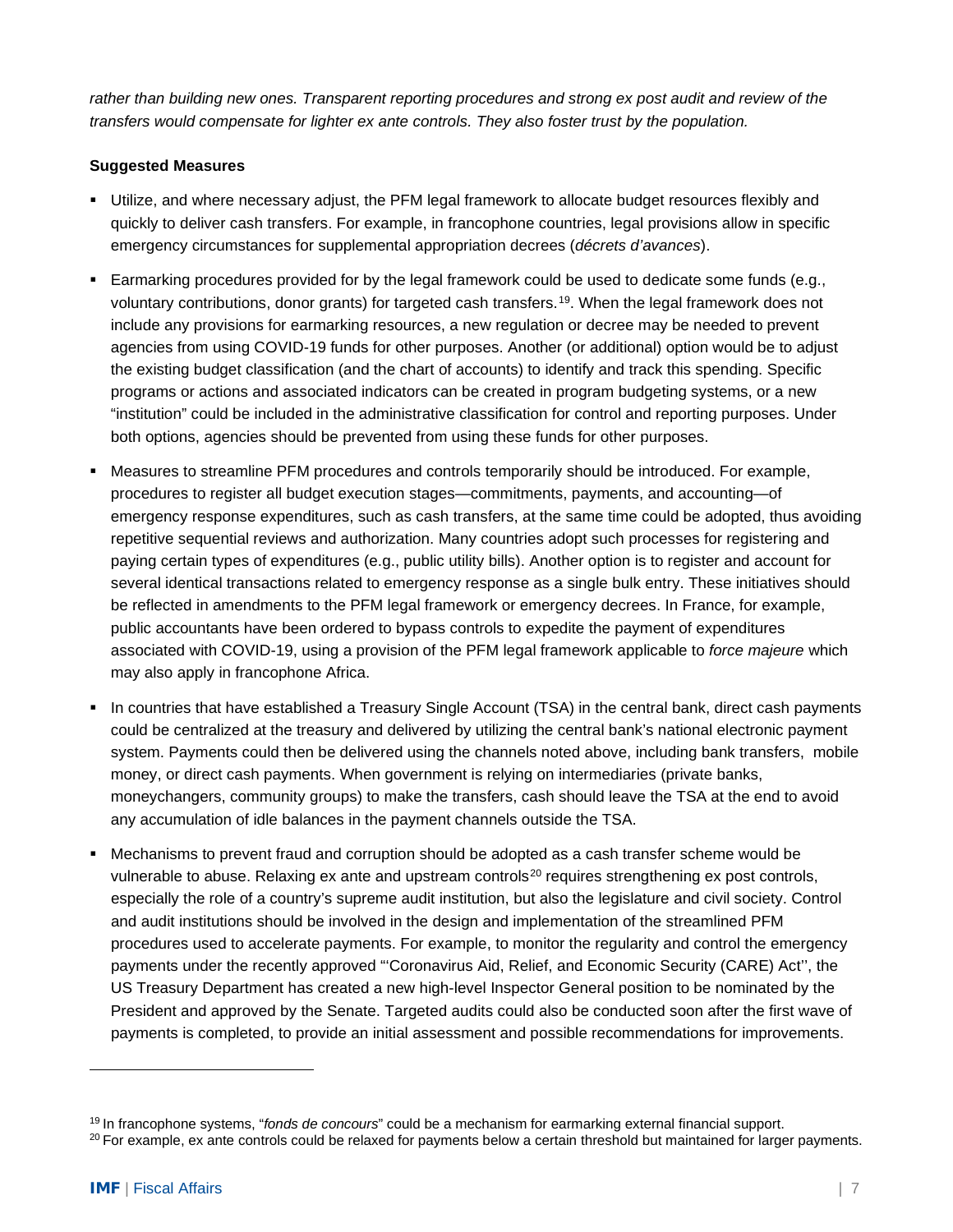- Regular and timely reports on the disbursement and utilization of cash transfers should be published, ideally on a real time or on a weekly, bi-weekly or monthly basis. It may be necessary to "tag" these resources in the FMIS. Each transaction related to the emergency should be tracked through the chart of accounts, and specific reports on crisis-related spending should be published for different stakeholders.<sup>[21](#page-7-0)</sup>
- To the extent possible, existing control and approval procedures built into the FMIS should be modified or adapted to reflect the lighter controls (including different thresholds) required by the cash transfer scheme. There will be insufficient time for governments to develop new IT systems or to introduce major changes.
- When digital solutions are to be utilized progressively for cash transfers, there will also be a need to strengthen the capacity of the IT department of the Ministry of Finance to improve the government's cybersecurity policies and procedures. In many LIDCs, establishing a "task force" comprising IT teams from the treasury, the revenue collection authority, the social security agency, and the central bank could be an option to achieve this objective in a short period of time.

<span id="page-7-0"></span> $21$  The reports should provide enough information to build trust with citizens, while complying with data privacy laws. For a more detailed analysis of fiscal transparency related to COVID-19 response, see the blog post ["Fiscal Transparency in](http://www.fiscaltransparency.net/blog_open_public.php?IdToOpen=8281)  [Times of Emergency Responses: Reflections for the Time of COVID-19"](http://www.fiscaltransparency.net/blog_open_public.php?IdToOpen=8281) by L. Rivera del Paso, Global Initiative on Fiscal Transparency (GIFT).